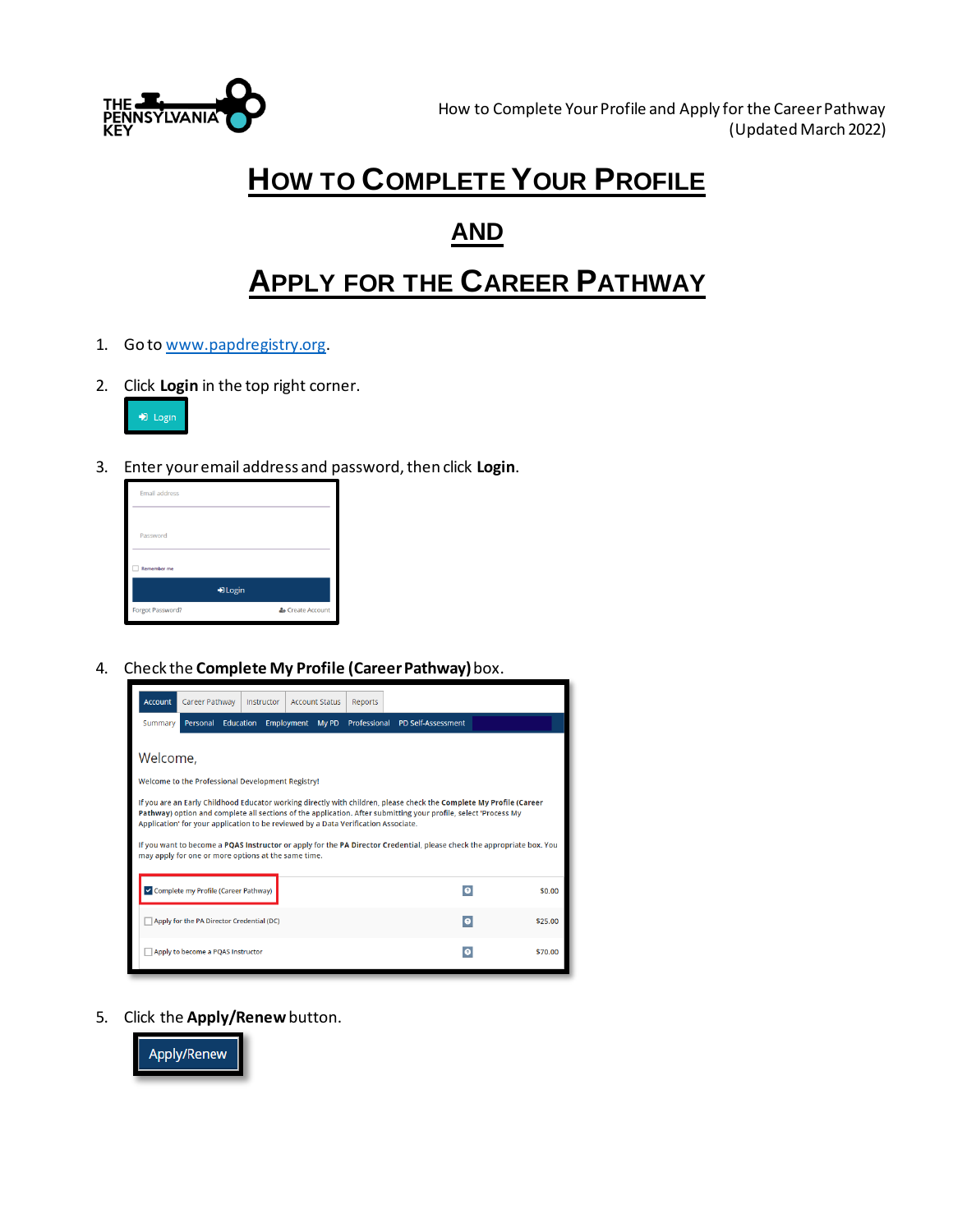

- 6. Collect digital copies\* of the necessary information for upload including:
	- Education Transcripts
	- Certificates
	- Credentials
	- Diploma

\*Digital copies can be scanned copies or a clear photo of individual documents.

7. Click the blue **Start** button.



- 8. Complete **Personal Information screen** by entering required information including your PPID number (if you have a Pennsylvania Teaching Certification from Pennsylvania's Department of Education) and a Previous Last Name if your education transcript has a different name than your current name.
- 9. Click **Save and Continue** when finished.

#### Save and Continue >

- 10. Complete **Education screen** by self-reporting and uploading the digital copies of your education documents for **ALL** your completed education and any relevant current degree enrollment.
	- **High School**
		- Indicate if you do have a high school diploma, do not have a high school diploma, OR if you are enrolled in a CTE program.
		- Add your graduation date if you have a high school diploma.
		- Upload your diploma or transcript if this is your highest level of education.
	- **Child Development Associate (CDA)**
		- Upload the official certificate from the Council or Professional Recognition.
	- **Completed Higher Education**
		- Upload all transcripts for degrees earned and enter all required information.
	- **Teacher Certification**
		- Upload official teacher certification certificate.
	- **Pennsylvania Director Credential or other NAEYC approved Credentials**
		- Upload Official Certificate along with transcripts.
	- **Credentials, Certificates, Diplomas & Endorsements**
		- Upload certificates, credentials, diplomas, or endorsements along with any applicable education transcripts.
	- **CPR, First Aid, Safety Requirements**
		- Upload a certificate if you have taken a First Aid/CPR course outside of the PD Registry.
		- **NOTE:** You do not need to upload a certificate if you have completed a First Aid/CPR training from the PDRegistry.
	- **Currently Enrolled**
		- Upload documentation from the college that you are currently enrolled in a course or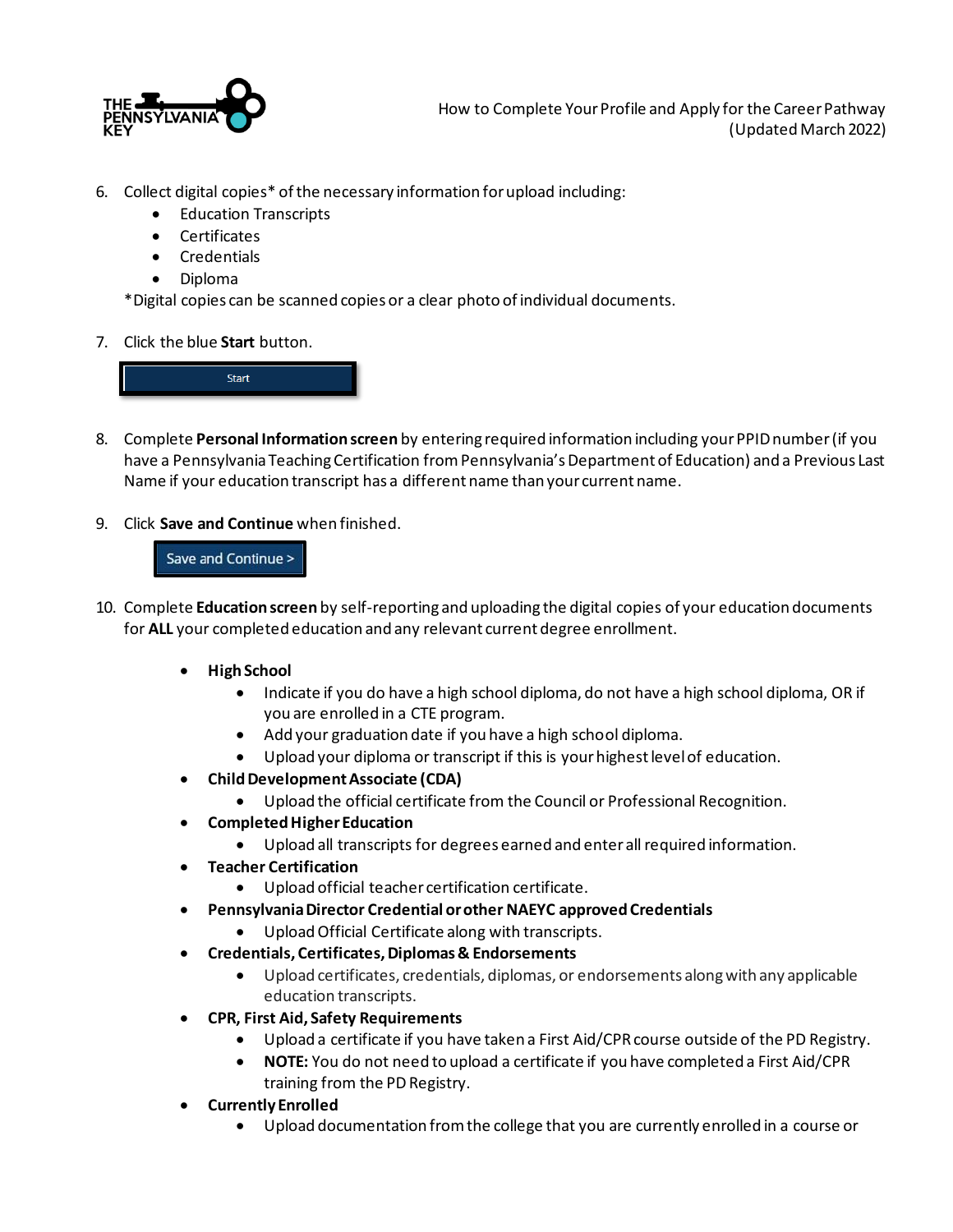

How to Complete Your Profile and Apply for the Career Pathway (Updated March 2022)

program.

#### • **Professional Development taken Outside of the PD Registry**

- Upload certificates of any PD taken outside of the PD Registry. These are considered selfreported and will not be verified by the PD Registry.
- **NOTE:** There is no need to upload certificates from completed Better Kid Care courses as they are already reflected on your Learning Record.

**NOTE:** Failure to upload higher education transcripts and appropriate documents to support self-reported education may lead to incorrect placement on Pennsylvania's Early Childhood Education (ECE) Career Pathway.

#### 11. Click **Save and Continue** when finished.

Save and Continue >

- 12. Complete **Employment screen** by adding your employment.
	- 1. Click Edit Education.
	- 2. Click Add Position.
	- 3. Select the choice that best reflects your current employer.
	- 4. Search your employer's name.
	- 5. Answer all questions on the **Employment screen**.
- 13. Click **Save and Continue** when finished.

Save and Continue >

- 14. You do not need to complete or upload anything to the **Training screen**.
- 15. Click **Save and Continue**.

Save and Continue >

16. Complete the **Professional Development Plan and More screen** as needed.

**NOTE:** The below fields are required if you are applying for the Director Credential but is not necessary for Profile Completion or PA's ECE Career Pathway placement.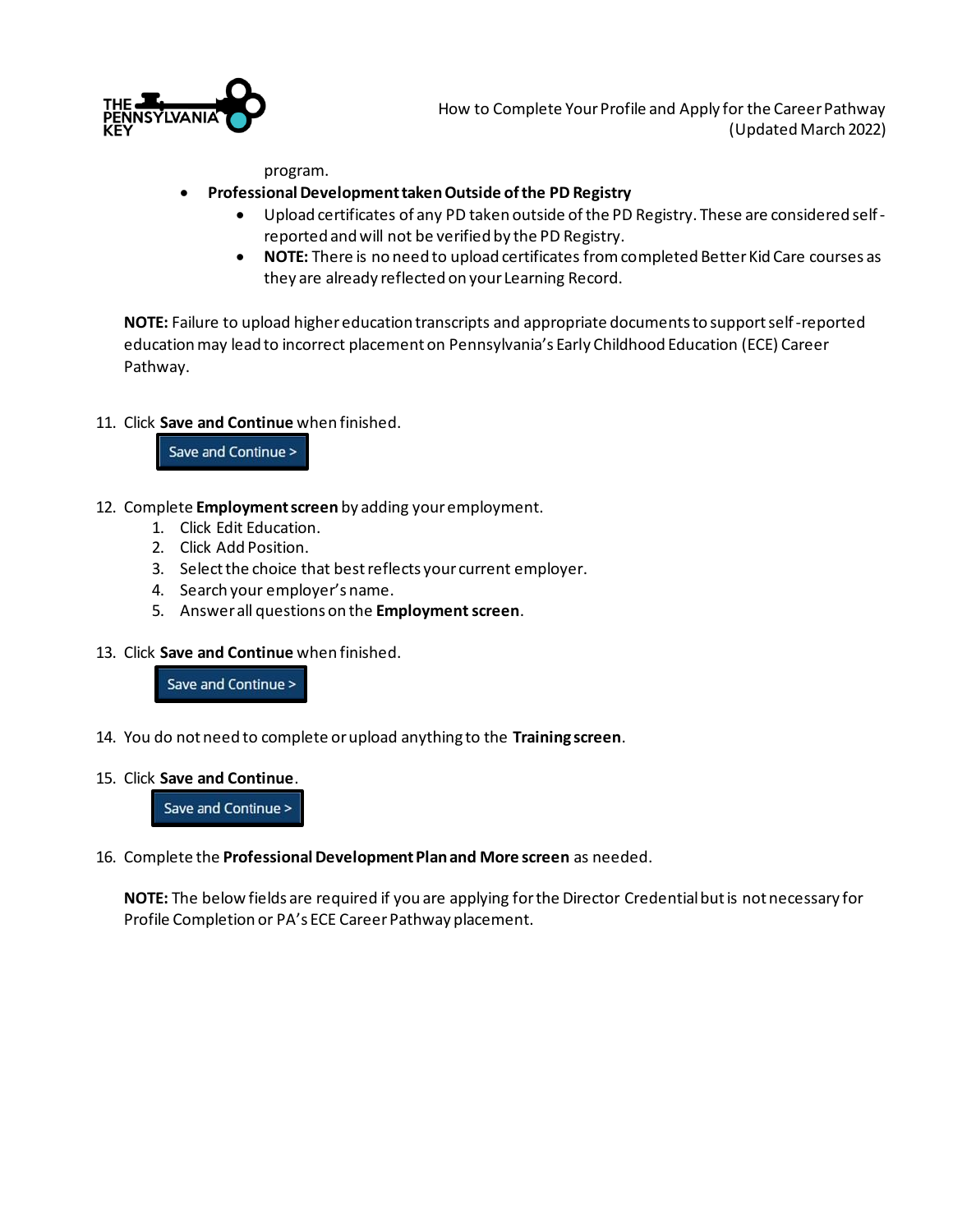

| ighthreator Credential Professional Contributions<br>This section is required for the Director Credential Renewal.<br>Please submit 3 professional contributions including documentation and a 150 word paragraph for each. | +Adc                                                                                                                                                                                                                                                                                                                                                                    |                         |
|-----------------------------------------------------------------------------------------------------------------------------------------------------------------------------------------------------------------------------|-------------------------------------------------------------------------------------------------------------------------------------------------------------------------------------------------------------------------------------------------------------------------------------------------------------------------------------------------------------------------|-------------------------|
|                                                                                                                                                                                                                             | No Contributions have been entered.                                                                                                                                                                                                                                                                                                                                     |                         |
| <b>Director Credential Documentation</b>                                                                                                                                                                                    | Manag                                                                                                                                                                                                                                                                                                                                                                   |                         |
|                                                                                                                                                                                                                             | Initial Director credential applicants: Upload your supervisory/managerial experience documentation.<br>Renewal Director Credential applicants: Upload your Pedagogy statement and Individual Professional Development Plan (IPDP) statement.<br>Alternative Pathway: Upload your Supervisory/managerial experience documentation if you do not have a Master's in ECE. |                         |
|                                                                                                                                                                                                                             | No documents have been added.<br>Click "Manage" to upload documents.                                                                                                                                                                                                                                                                                                    | <b>Pelosco 2022.2.1</b> |

17. Click **Save and Continue** when finished.



- 18. Review information on the **Review screen** for accuracy and completion.
- 19. Click **Save and Continue** when finished.



20. Click **Submit Application** in the bottom right corner of the **Submit Application screen**.

| <b>Application Selections</b> |                        |                |                 |                           |
|-------------------------------|------------------------|----------------|-----------------|---------------------------|
| Item                          | Level                  | <b>Expires</b> | $Fee*$          |                           |
| Career Pathway                | None - Initial (Paper) | N/A            | \$0.00          |                           |
| <b>Total Processing Fee*:</b> |                        |                | \$0.00          |                           |
|                               |                        |                |                 |                           |
|                               |                        |                | < Previous Step | <b>Submit Application</b> |
|                               |                        |                |                 |                           |

### **Renewing, Updating, or Appealing your Placement**

Profile completion and placement on Pennsylvania's ECE Career Pathway is valid for one (1) year from the original date an individual is awarded a Career Pathway level. Individuals are sent an email reminder sixty (60) days before their expiration date. Individuals must re-submit their profile for annual renewal.

#### **Renewing Career Pathway Placement**

- 1. Login to your PD Registry account.
- 2. Click Renew my Career Pathway Placement tab.
- 3. Update profile with new information or confirm that no information has changed.